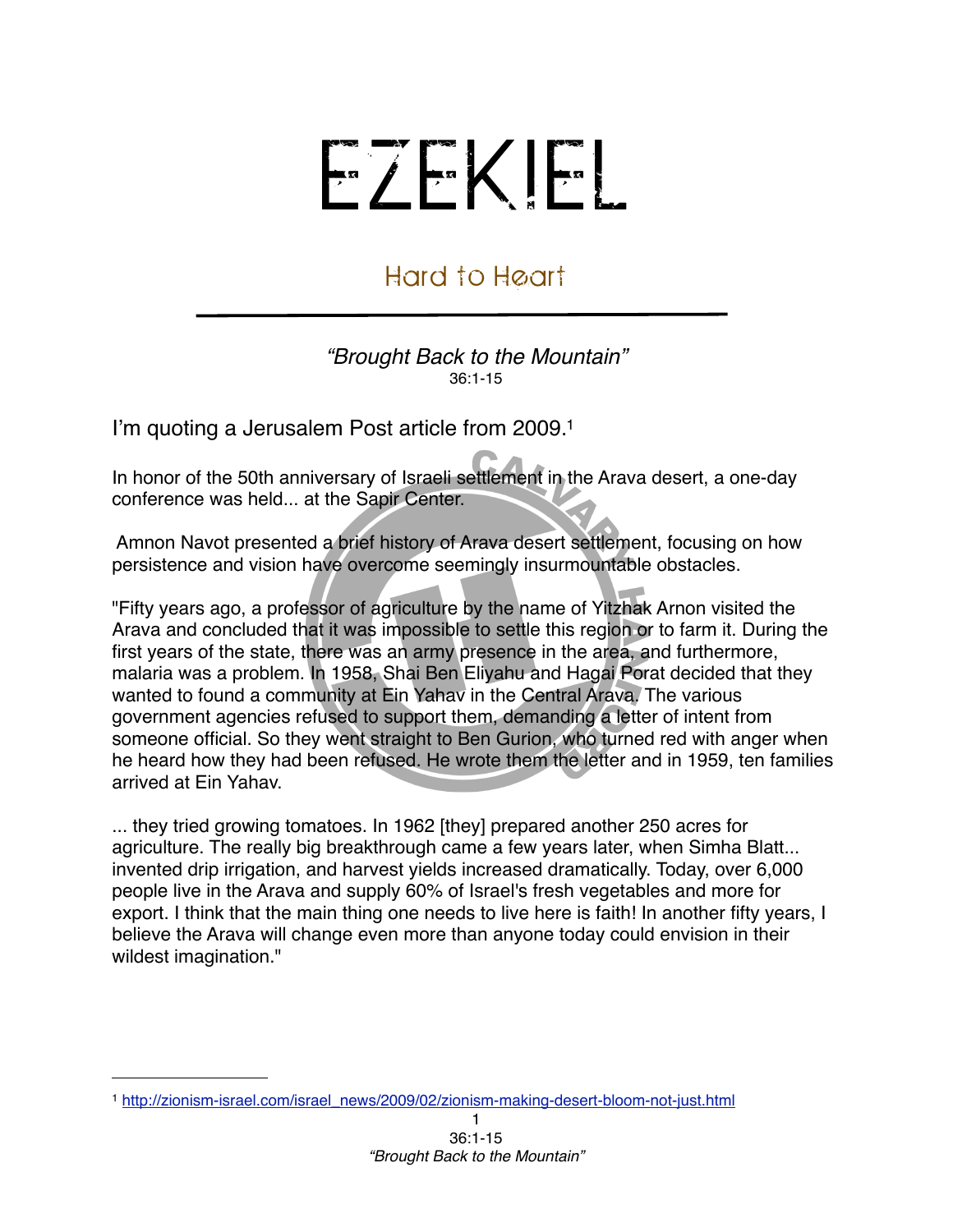The last fifty years has seen the desert of Israel blossom into a world leader in agriculture. It is exactly what you would expect from reading Bible prophecy regarding the last days.

For example. In Isaiah 27:6 you read,

Isaiah 27:6 Those who come He shall cause to take root in Jacob; Israel shall blossom and bud, And fill the face of the world with fruit.

It's really hard to find stats for fruit production. Here's an old one that shows the fruitfulness of Israel.

Israel, in 1967, supplied only 11% of the world crop [of grapefruit] but, by 1970, her production had increased by 300%[.2](#page-1-0)

Ezekiel thirty-seven is a passage that expresses both the restoration of the land of Israel in the last days and the return of dispersed Jews to the land.

The first section, verses one through fifteen, are about the land itself. They remind us we have witnessed a modern miracle: Israel is a nation again.

Ezekiel 36:1 "And you, son of man, prophesy to the mountains of Israel, and say, 'O mountains of Israel, hear the word of the Lord!

God wanted Ezekiel to "prophesy to the mountains of Israel." God had made unconditional promises to Israel regarding the land. They would possess it forever. But at the time of this writing, and for centuries afterward, they were dispossessed from their land, dispersed all over the world.

None of that could nullify God's plan.

Ezekiel 36:2 Thus says the Lord God: "Because the enemy has said of you, 'Aha! The ancient heights have become our possession,' " '

Ezekiel 36:3 therefore prophesy, and say, 'Thus says the Lord God: "Because they made you desolate and swallowed you up on every side, so that you became the possession of the rest of the nations, and you are taken up by the lips of talkers and slandered by the people" -

<span id="page-1-0"></span><sup>2</sup> <http://www.hort.purdue.edu/newcrop/morton/grapefruit.html>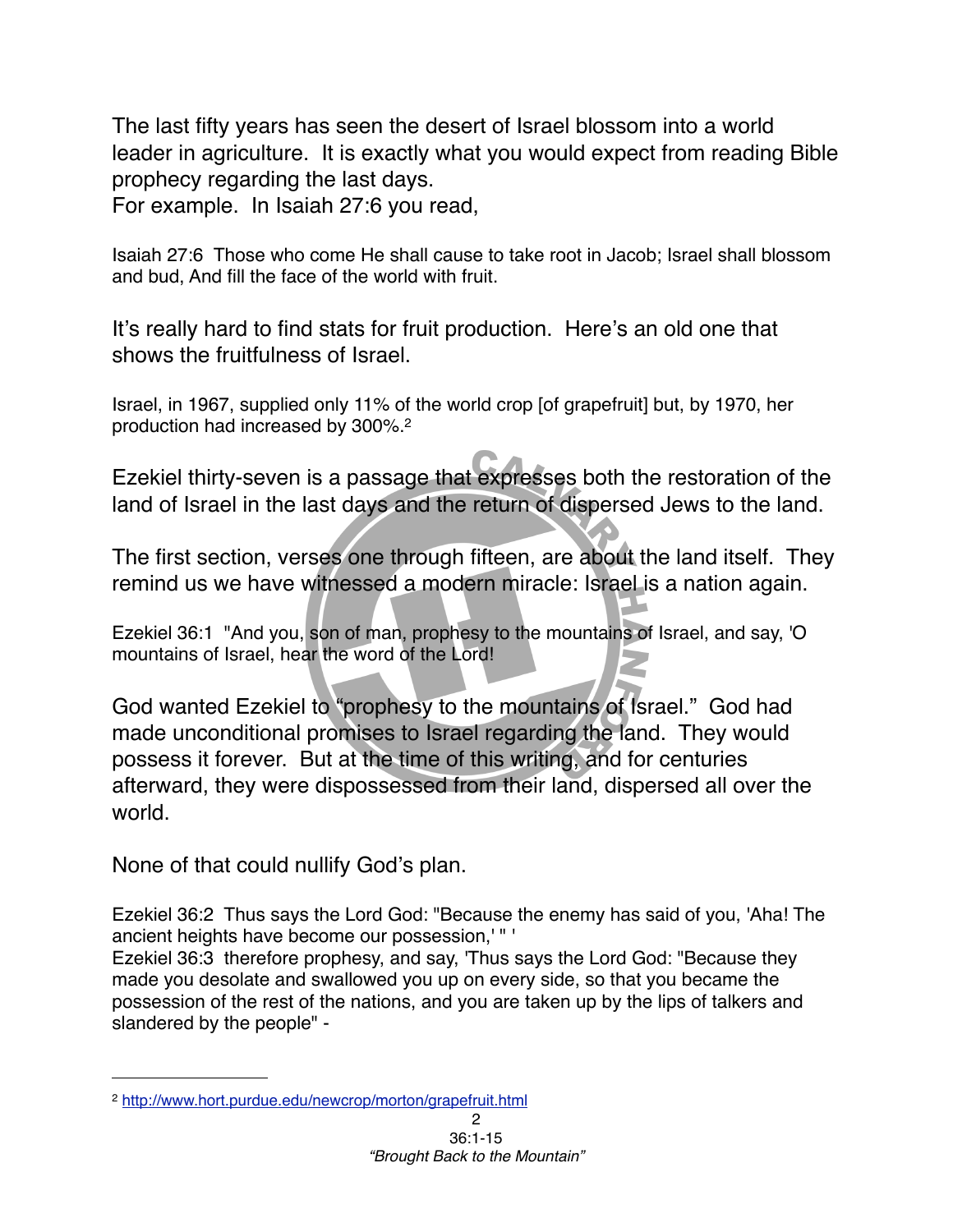Ezekiel 36:4 therefore, O mountains of Israel, hear the word of the Lord God! Thus says the Lord God to the mountains, the hills, the rivers, the valleys, the desolate wastes, and the cities that have been forsaken, which became plunder and mockery to the rest of the nations all around -

Ezekiel 36:5 therefore thus says the Lord God: "Surely I have spoken in My burning jealousy against the rest of the nations and against all Edom, who gave My land to themselves as a possession, with wholehearted joy and spiteful minds, in order to plunder its open country." '

I'm told that in ancient times if a nation was dispossessed the other nations concluded that her ʻgod' was not powerful enough to protect her. Thus the ʻgod' of that nation was mocked and profaned.

Edom, the perpetually enemy of Israel, and the other nations mocked the God of Israel. It seemed He lacked the power to help His people.

Notice God, in verse five, called the land "My land." He remained and remains the Landlord. The fact Edom and others had driven out the Jews gave them no right to the land.

They completely missed what was happening. God's love for His people, the Jews, was so intense, so jealous, that He was willing to suffer mocking by the nonbelieving nations while disciplining His people by driving them from the land He promised them.

Christianity has taken a lot of hits over the thirty years I've been saved. Lots of very public scandals. Some were national; others more local.

God's love for His church is so intense, so jealous, that He is willing to suffer mocking by nonbelievers in order to discipline His saints publicly if necessary to stop them from doing even more harm.

Ezekiel 36:6 "Therefore prophesy concerning the land of Israel, and say to the mountains, the hills, the rivers, and the valleys, 'Thus says the Lord God: "Behold, I have spoken in My jealousy and My fury, because you have borne the shame of the nations."

In other words, God is going to do something to those nations that mocked and profaned. Instead of thinking themselves superior, they ought to have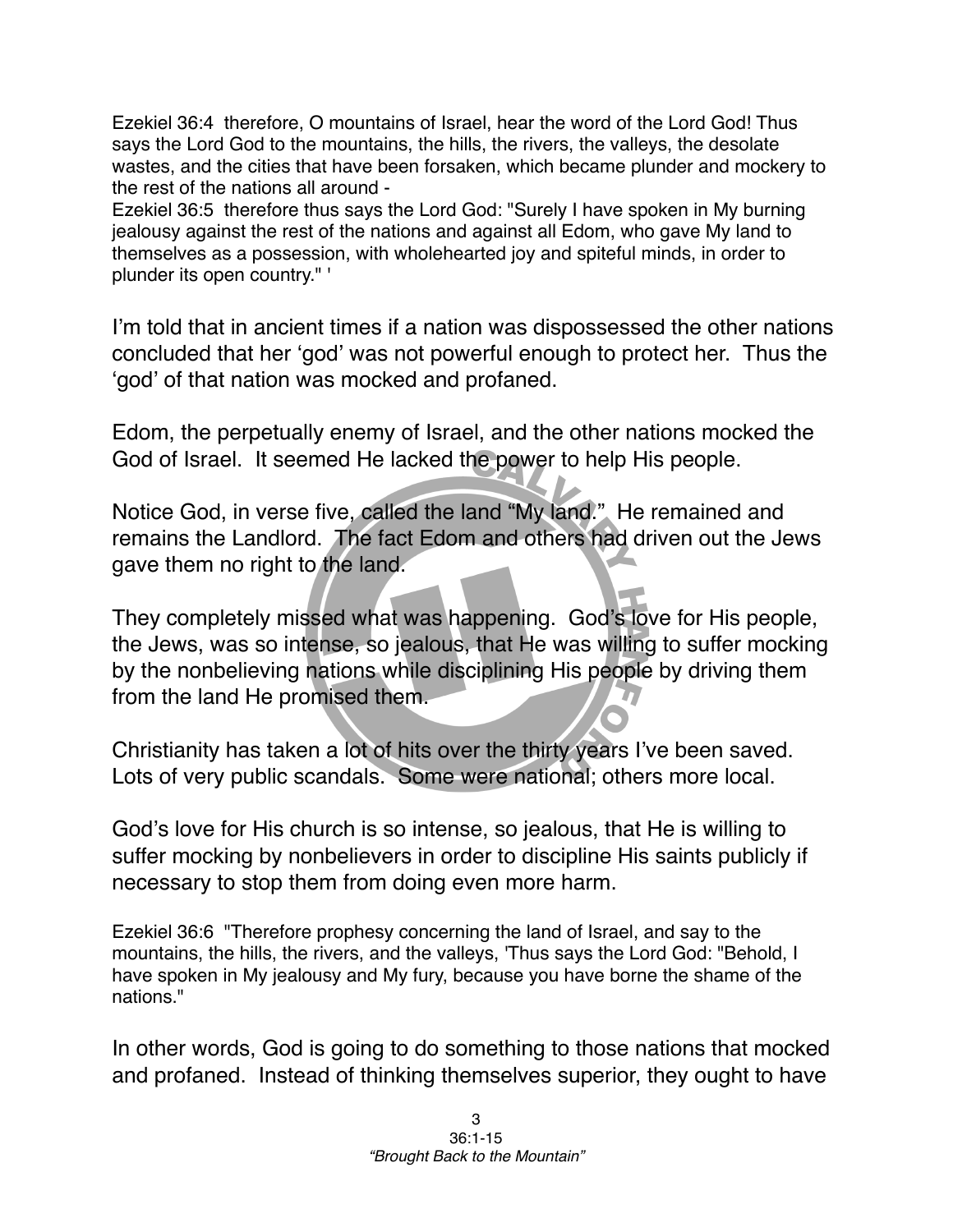seen His dealings with His own people and been very afraid. I mean, if God was willing to put His beloved nation through such harsh discipline, how would He deal with those who opposed Him?

God's dealings with Israel through the centuries should lead any thoughtful person to repentance - *not* to anti-semitism.

Ezekiel 36:7 Therefore thus says the Lord God: "I have raised My hand in an oath that surely the nations that are around you shall bear their own shame.

God cannot lie. He doesn't need to say things like, "Let Me be honest with you," or "I swear." But here He emphasized the absolute truth of what He would do to those nations by saying, "I have raised My hand in an oath."

The nations of the world should take notice of Israel's rebirth on May 14, 1948. Instead of trying to destroy her, they ought to marvel at her as a miracle - a real, modern miracle. Otherwise the time will come for those nations that they will "bear their own shame."

Ezekiel 36:8 But you, O mountains of Israel, you shall shoot forth your branches and yield your fruit to My people Israel, for they are about to come.

Ezekiel 36:9 For indeed I am for you, and I will turn to you, and you shall be tilled and sown.

Ezekiel 36:10 I will multiply men upon you, all the house of Israel, all of it; and the cities shall be inhabited and the ruins rebuilt.

Ezekiel 36:11 I will multiply upon you man and beast; and they shall increase and bear young; I will make you inhabited as in former times, and do better for you than at your beginnings. Then you shall know that I am the Lord.

Ezekiel 36:12 Yes, I will cause men to walk on you, My people Israel; they shall take possession of you, and you shall be their inheritance; no more shall you bereave them of children."

God promised to restore the land at the same time He regathered the people to it. That is exactly what we have witnessed over the past sixtyplus years Israel has been a nation.

How much prophecy needs to be fulfilled before a person acknowledges that God is the Lord?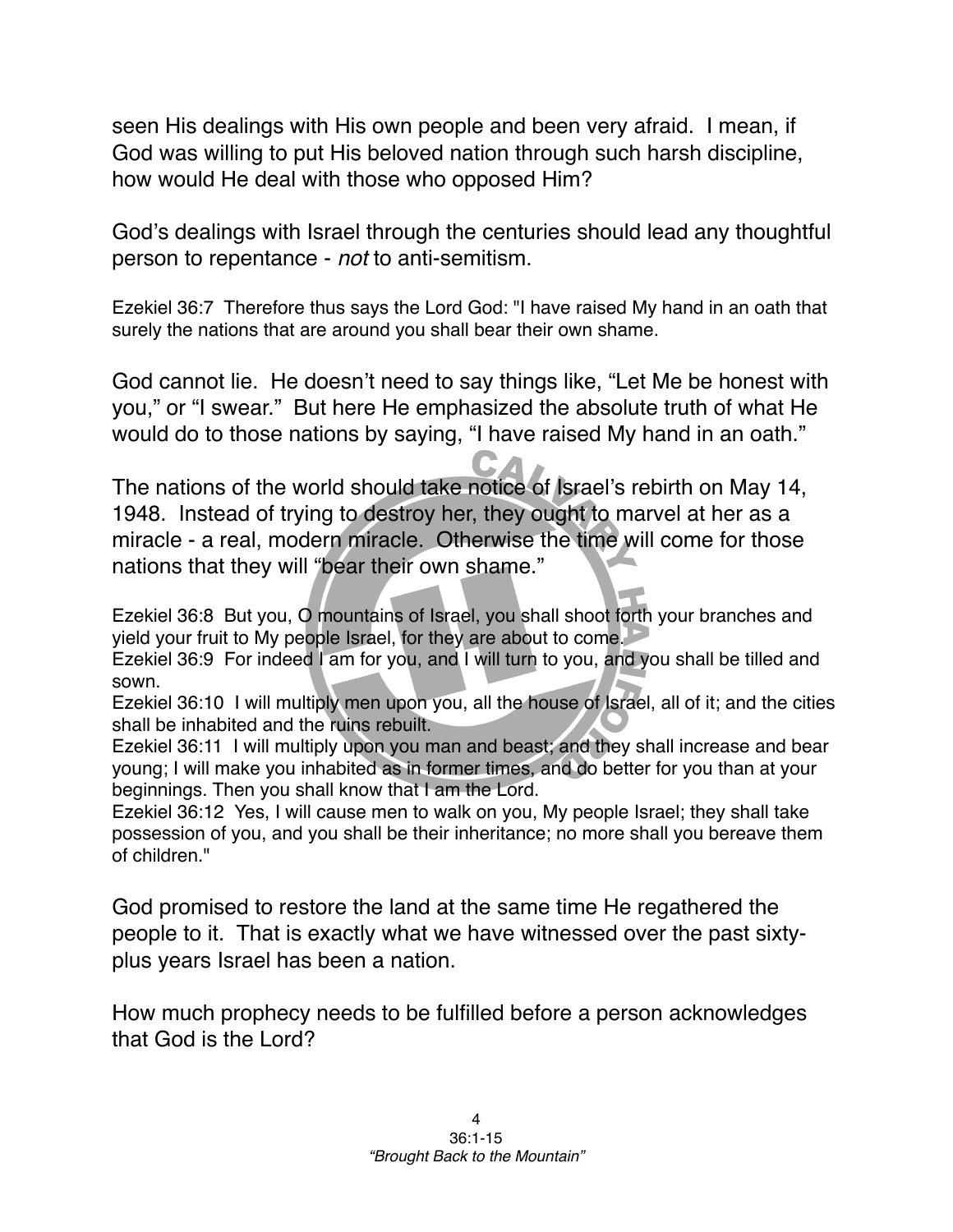Ezekiel 36:13 'Thus says the Lord God: "Because they say to you, 'You devour men and bereave your nation of children,'

Ezekiel 36:14 therefore you shall devour men no more, nor bereave your nation anymore," says the Lord God.

Ezekiel 36:15 Nor will I let you hear the taunts of the nations anymore, nor bear the reproach of the peoples anymore, nor shall you cause your nation to stumble anymore," says the Lord God.' "

Besides punishing Israel's enemies and restoring Israel's land, God will also remove Israel's reproach. The mockery and humiliation (taunts and scorn) Israel had been forced to endure will cease. She will once again be restored to her position of prestige as God's Chosen People.

In one sense I find it hard to comment on these verses. We should just read them, then read the Jerusalem Post, and realize that they either have been fulfilled or are in the process of being fulfilled.

I keep saying this but it bears repeating. Of the estimated 2500 prophecies in the Bible, over 2000 have already been literally, amazingly, fulfilled. Jesus Christ fulfilled over 300 in His life and death alone. The calculations of the odds of that happening are astronomical.

As exciting as all this is prophetically - and it gets even more exciting as we move forward in Ezekiel - there needs to be an application for us beyond the prophecies.

There is. Israel had acted in ways that brought God's name into reproach. So can we as Christians. But we can also live above reproach and reflect positively on the Lord. Listen to this quote.

Christians play a very important role in the society. They are always expected to do the right thing and live lives that serve as role models for others. Even in these times when social structures are collapsing, family life deteriorating and everyone appears to be concerned about acquiring wealth no matter how, a lot of people are looking up to Christians to show the way and provide the answers. The Christian life is to prove that the Christian teachings are true and makes them attractive to those within and outside the Church. As followers of Christ we are under obligation to live as Christ lived and any conduct falling short of the standards given to us in the Scriptures will invite criticism and bring reproach on the name of Christ and inevitably restrict the growth of the Church. The Scriptures assure us that we can partake of the divine character of